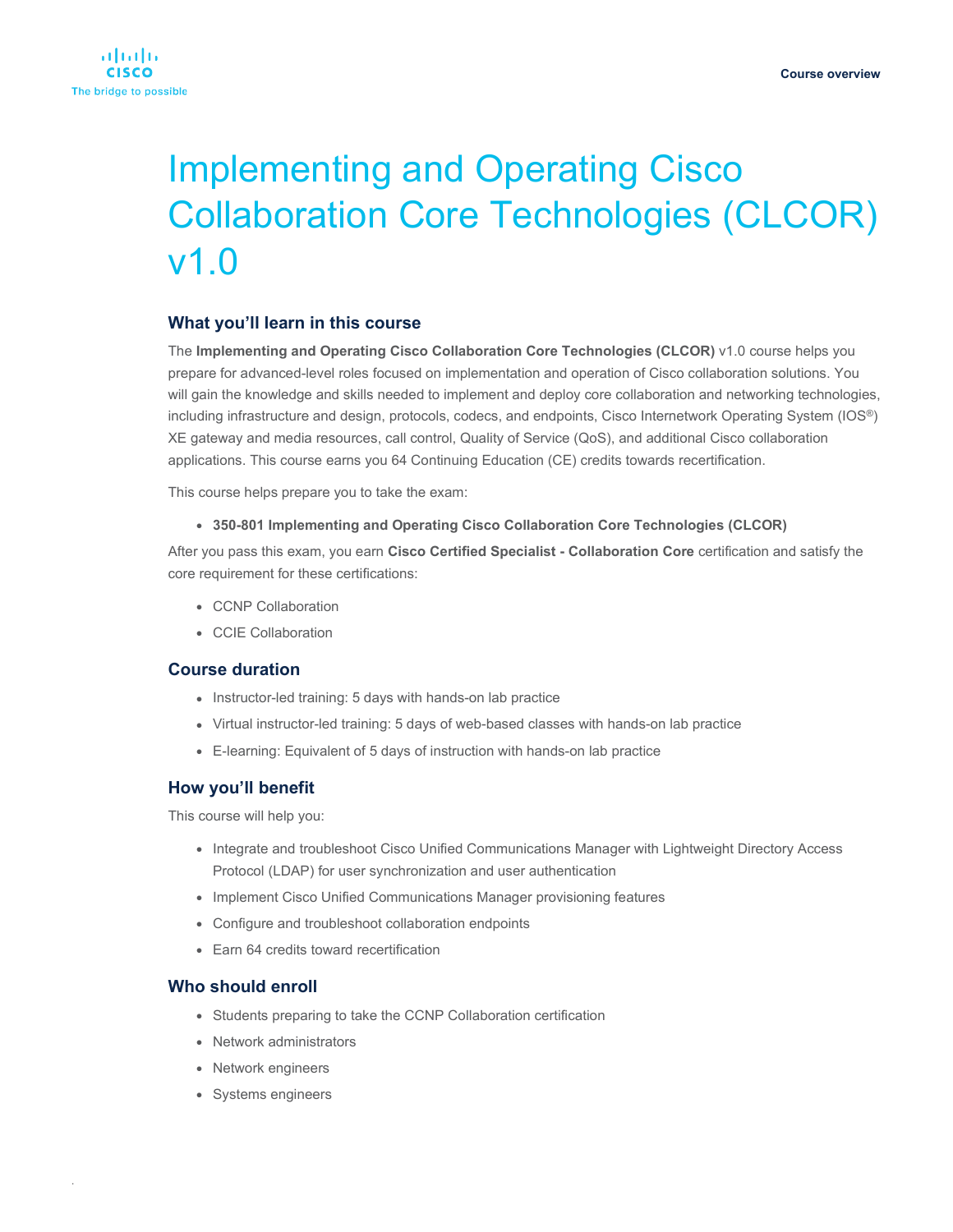# **How to enroll**

#### **E-learning**

- To buy a single e-learning license, visit the [Cisco Learning Network Store.](https://learningnetworkstore.cisco.com/on-demand-e-learning/implementing-and-operating-cisco-collaboration-core-technologies-clcor-v1-0-elt-clcor-v1-023969)
- For more than one license, or a learning library subscription, contact us a[t learning-bdm@cisco.com.](mailto:learning-bdm@cisco.com)

#### **Instructor-led training**

- Find a class at the [Cisco Learning Locator.](https://learninglocator.cloudapps.cisco.com/#/course-details/8739)
- Arrange training at your location through [Cisco Private Group Training.](https://www.cisco.com/c/en/us/training-events/resources/training-services/technology/private-group-training.html)

## **Technology areas**

● Collaboration

## **Course details**

## **Objectives**

After taking this course, you should be able to:

- Describe the Cisco Collaboration solutions architecture
- Compare the IP Phone signaling protocols of Session Initiation Protocol (SIP), H323, Media Gateway Control Protocol (MGCP), and Skinny Client Control Protocol (SCCP)
- Integrate and troubleshoot Cisco Unified Communications Manager with LDAP for user synchronization and user authentication
- Implement Cisco Unified Communications Manager provisioning features
- Describe the different codecs and how they are used to transform analogue voice into digital streams
- Describe a dial plan, and explain call routing in Cisco Unified Communications Manager
- Implement Public Switched Telephone Network (PSTN) access using MGCP gateways
- Implement a Cisco gateway for PSTN access
- Configure calling privileges in Cisco Unified Communications Manager
- Implement toll fraud prevention
- Implement globalized call routing within a Cisco Unified Communications Manager cluster
- Implement and troubleshoot media resources in Cisco Unified Communications Manager
- Describe Cisco Instant Messaging and Presence, including call flows and protocols
- Describe and configure endpoints and commonly required features
- Configure and troubleshoot Cisco Unity Connection integration
- Configure and troubleshoot Cisco Unity Connection call handlers
- Describe how Mobile Remote Access (MRA) is used to allow endpoints to work from outside the company
- Analyze traffic patterns and quality issues in converged IP networks supporting voice, video, and data traffic
- Define QoS and its models
- Implement classification and marking
- Configure classification and marking options on Cisco Catalyst<sup>®</sup> switches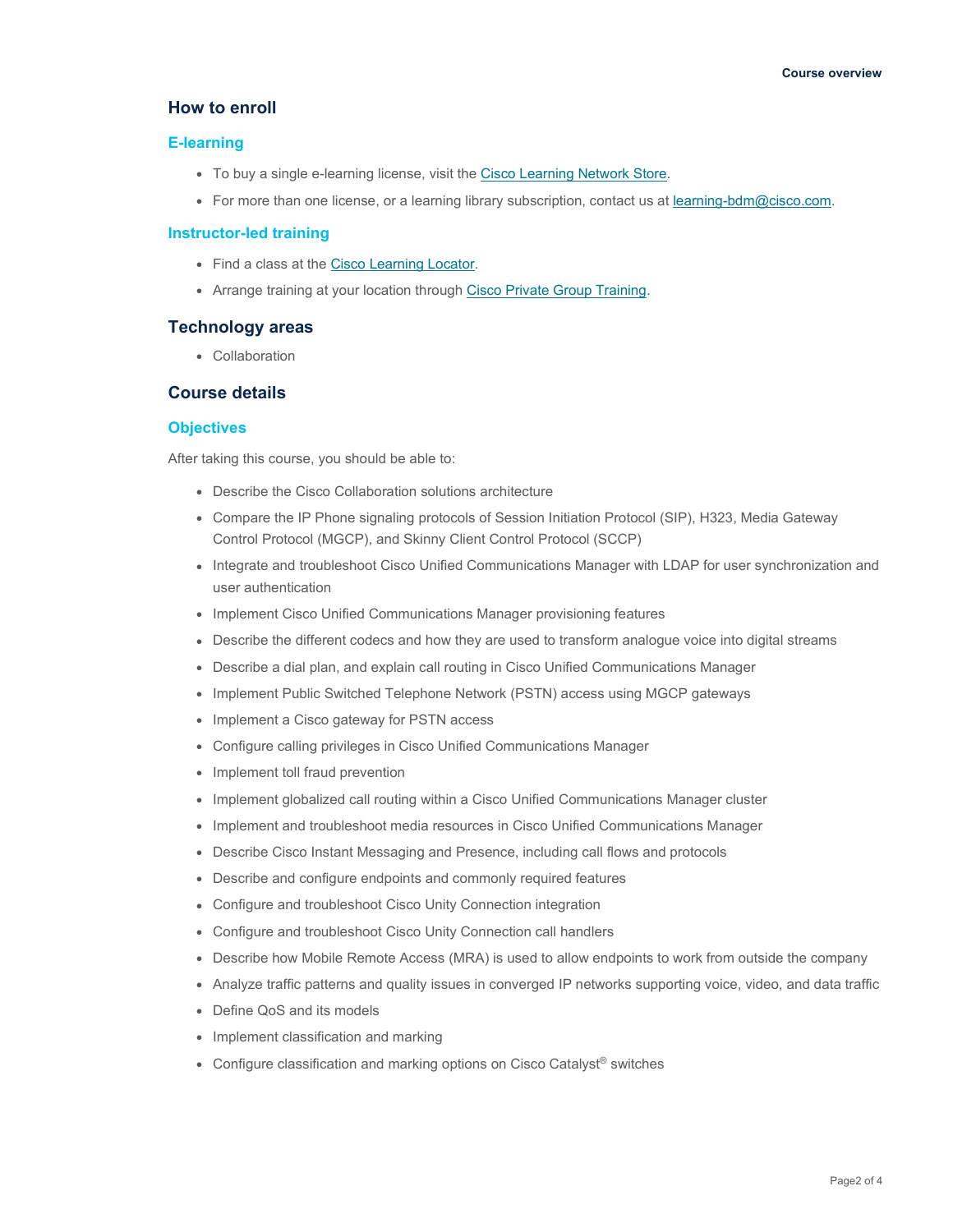## **Prerequisites**

- Working knowledge of fundamental terms of computer networking, including LANs, WANs, switching, and routing
- Basics of digital interfaces, Public Switched Telephone Networks (PSTNs), and Voice over IP (VoIP)
- Fundamental knowledge of converged voice and data networks and Cisco Unified Communications Manager deployment

## **Outline**

- Describing the Cisco Collaboration Solutions Architecture
- Exploring Call Signaling over IP Networks
- Integrating Cisco Unified Communications Manager LDAP
- Implementing Cisco Unified Communications Manager Provisioning Features
- Exploring Codecs
- Describing Dial Plans and Endpoint Addressing
- Implementing MGCP Gateways
- Implementing Voice Gateways
- Configuring Calling Privileges in Cisco Unified Communications Manager
- Implementing Toll Fraud Prevention
- Implementing Globalized Call Routing
- Implementing and Troubleshooting Media Resources in Cisco Unified Communications Manager
- Describing Cisco Instant Messaging and Presence
- Enabling Cisco Jabber<sup>®</sup>
- Configuring Cisco Unity Connection Integration
- Configuring Cisco Unity Connection Call Handlers
- Describing Collaboration Edge Architecture
- Analyzing Quality Issues in Converged Networks
- Defining QoS and QoS Models
- Implementing Classification and Marking
- Configuring Classification and Marking on Cisco Catalyst Switches